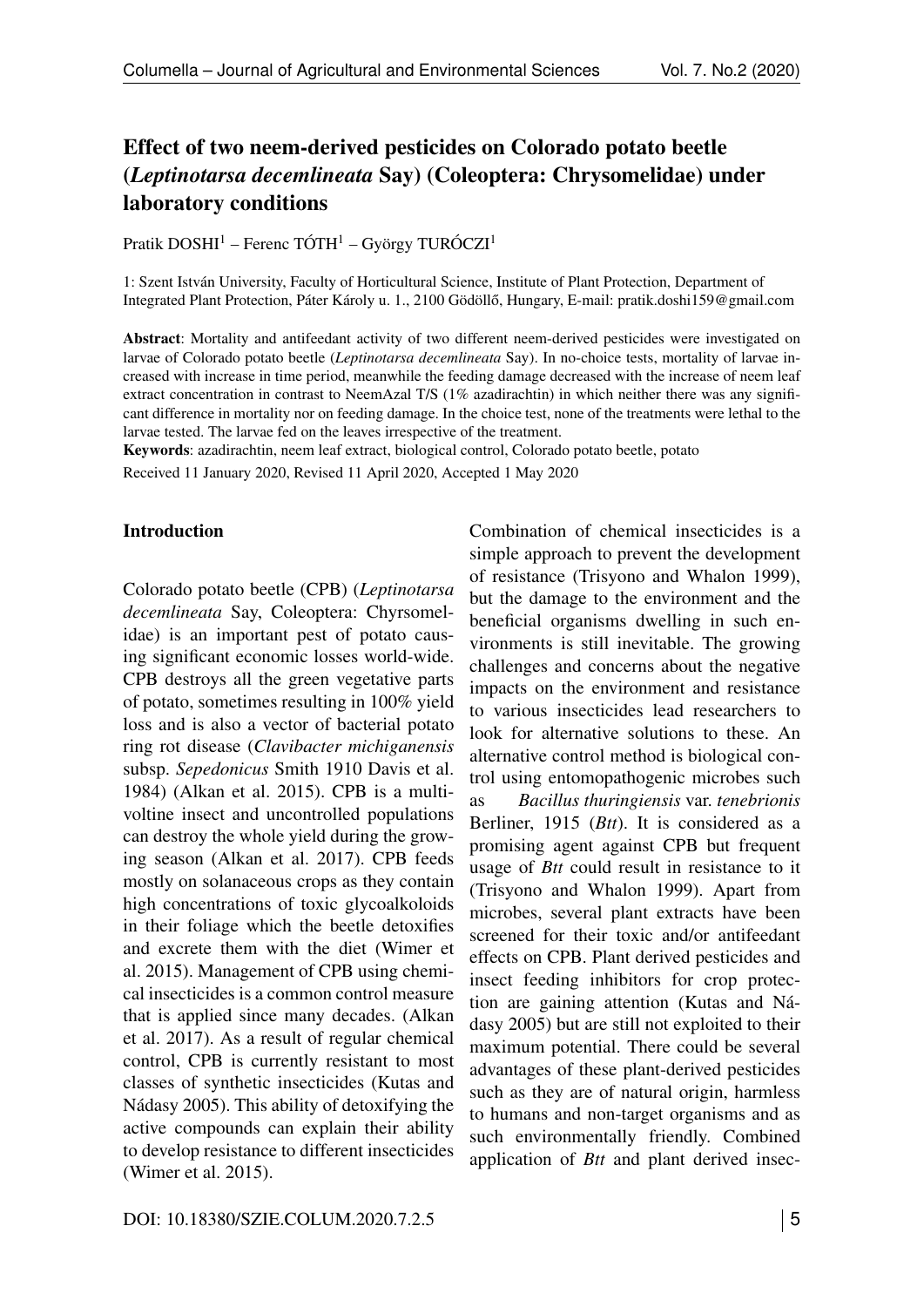ticides can prevent the development of resistance to either of them. They represent a sustainable control method permitted in organic farming (Skuhrovec et al. 2017).

Azadirachtin, one of the most active insecticidal compounds found in Neem (*Azadirachta indica* A. Juss.) has been studied previously for its effects on CPB. It is a tetranortriterpenoid and is known to possess strong antifeedant properties (Isman et al. 1990). Zabel et al. (2002) demonstrated the effect of neem extracts on CPB third instar larvae under laboratory and field conditions. They found a satisfying antifeedant activity of neem on CPB larvae under laboratory conditions and foliage protection under field conditions and suggested neem as a part of integrated pest management (IPM) programs in small orchards, private gardens and tree rows. Schmutterer (1985) found that there is a strong insecticidal effect of neem seed kernel extract on CPB larvae. In addition, there was a significant reduction in the feeding damage in the treated plots. In another study conducted by Moreau et al. (2006), the effect of companion planting along with different botanical extracts was evaluated. They found that 2% of neem extract sprayed on the potatoes on the field resulted in lower CPB densities, lower leaf damage and higher yields as compared to control plots as compared to other treatments Novodor, companion planting, garlic and capsaicin extracts. When Hiiesaar et al. (2000) applied different water dilutions of NeemAzal-T/S (1% azadirachtin) on CPB eggs, they found that the embryonic development of the eggs was almost complete but only 47% eggs hatched, while the rest perished inside the eggshell. Additionally, they found a direct mortal effect on 2-day-old larvae of first instar, whereas fourth instar larvae showed varied effects along with potent antifeedant properties.

Our aim of this study is to validate the effects of water extract of dried neem leaves, which has been used for centuries in the tropical and sub-tropical countries by the growers and farmers because of its easy availability and cheap costing; as compared to commercially available neem product (containing only 1% azadirachtin as the active ingredient) which is much more expensive, on CPB larvae under laboratory conditions in Hungary.

# Materials and Methods

# *Preparation of neem leaf extracts (NLE)*

The method was followed as per Doshi et al. (2018) and Petrikovszki et al. (2019) with modified working concentrations. Working concentrations of 1, 5, 10, 15 and 20% of NLE was prepared from a stock concentration of 20% using distilled water.

# *Preparation of azadirachtin (AZA)*

A modified methodology of Doshi et al. (2018) and Petrikovszki et al. (2019) was used. The working concentrations used were 0.001, 0.003, 0.005, 0.01, 0.1% prepared from a stock concentration of 0.1% azadirachtin which was prepared by dissolving 10 mL of NeemAzal T/S (1% azadirachtin) in 100 mL distilled water.

# *Preparation of Bacillus thuringiensis var. tenebrionis (Btt)*

Btt was prepared as a positive control. A 2% solution of commercially available Btt was made from Novodor (3.0% *Bacillus thuringiensis* var. *tenebrionis*) by mixing 2 mL of Novodor in 100 mL distilled water.

# *Collection of CPB larvae*

Freshly hatched, first and second instar larvae from the untreated leaves of potato cv. 'Balatoni Rózsa' were collected in the experimental field of Szent István University, Gödöllő campus. Fresh non-infected potato leaves of the same potato variety were collected for different treatments and serve as a food source.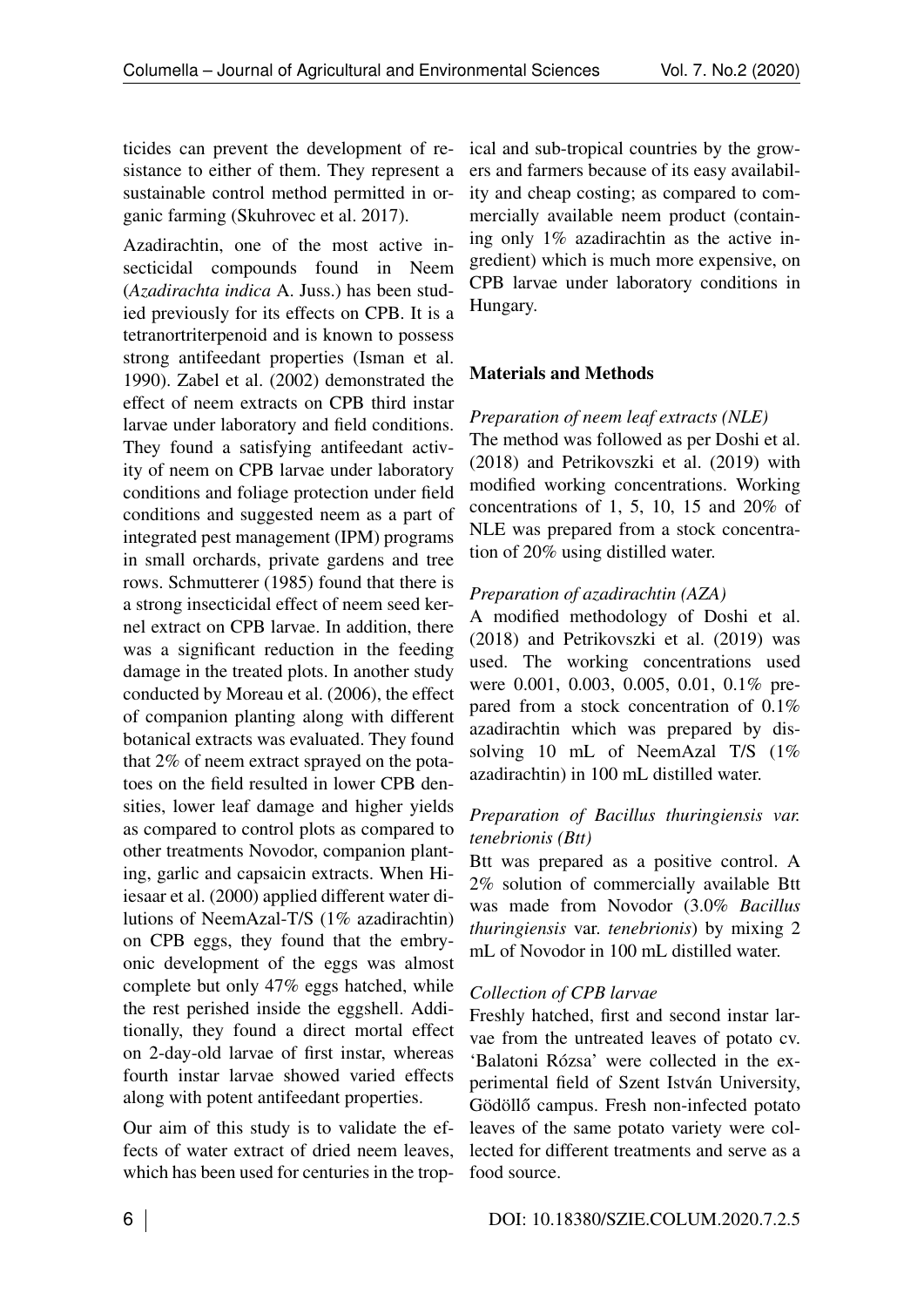

<span id="page-2-0"></span>Figure 1. Diagrammatic representation of a potato leaf and used for assessing the feeding damage caused by Colorado potato beetle larvae.

#### *a. No-choice test*

The fresh undamaged potato leaves were dipped in the respective treatment solution for 10 seconds and kept outside for 1 min for drying at room temperature before placing them on moist filter paper in 9 cm glass Petri dishes. A total of 5 individuals, which included freshly collected mixed population of newly hatched and 1st instar larvae were placed on the top of the leaves using a fine brush. A negative control was performed by dipping the leaves in distilled water and positive control was by using 2% of Novodor. Each treatment was replicated 3 times. The Petri dishes were closed with the lid and kept at a temperature of 25±2°C, relative humidity of 60±5%, light intensity of 16L:8D conditions. Larval mortality and feeding damage (represented diagrammatically in Fig. [1\)](#page-2-0) on the leaves was observed and recorded for a time period of 24, 48, 72, 96 hours. Oneway ANOVA post-hoc Tukey's test was performed on the data using RStudio v 3.4.0 (2017) to compare the different treatments against each other and graphs were made in the excel.

#### *b. Choice test*

The setup for choice test was the same as the no-choice test except that it was performed in 15 cm diameter glass Petri dish with 2 fresh undamaged potato leaves, one treated with different concentrations of neem products and the other with distilled water and placed on the opposite side of Petri dishes on moist filter paper. Five individuals consisting random mixture of first, second and third instar larvae were placed in the centre of the Petri dish and the dish was closed with a glass lid. A negative control was performed by dipping both the leaves in distilled water and a positive control was performed by dipping one leaf in 2% Novodor (*Bacillus thuringiensis* var. *tenebrionis*) (*Btt*) solution and the other in distilled water. The conditions were the same as that in no-choice test. Larval mortality and feeding damage (Fig. 1) on the leaves was observed and recorded for a time period of 24, 48, 72, 96 hours. Oneway ANOVA post-hoc Tukey's test was performed on the data using RStudio v 3.4.0 (2017) to compare the different treatments against each other and graphs and graphs were made in the excel.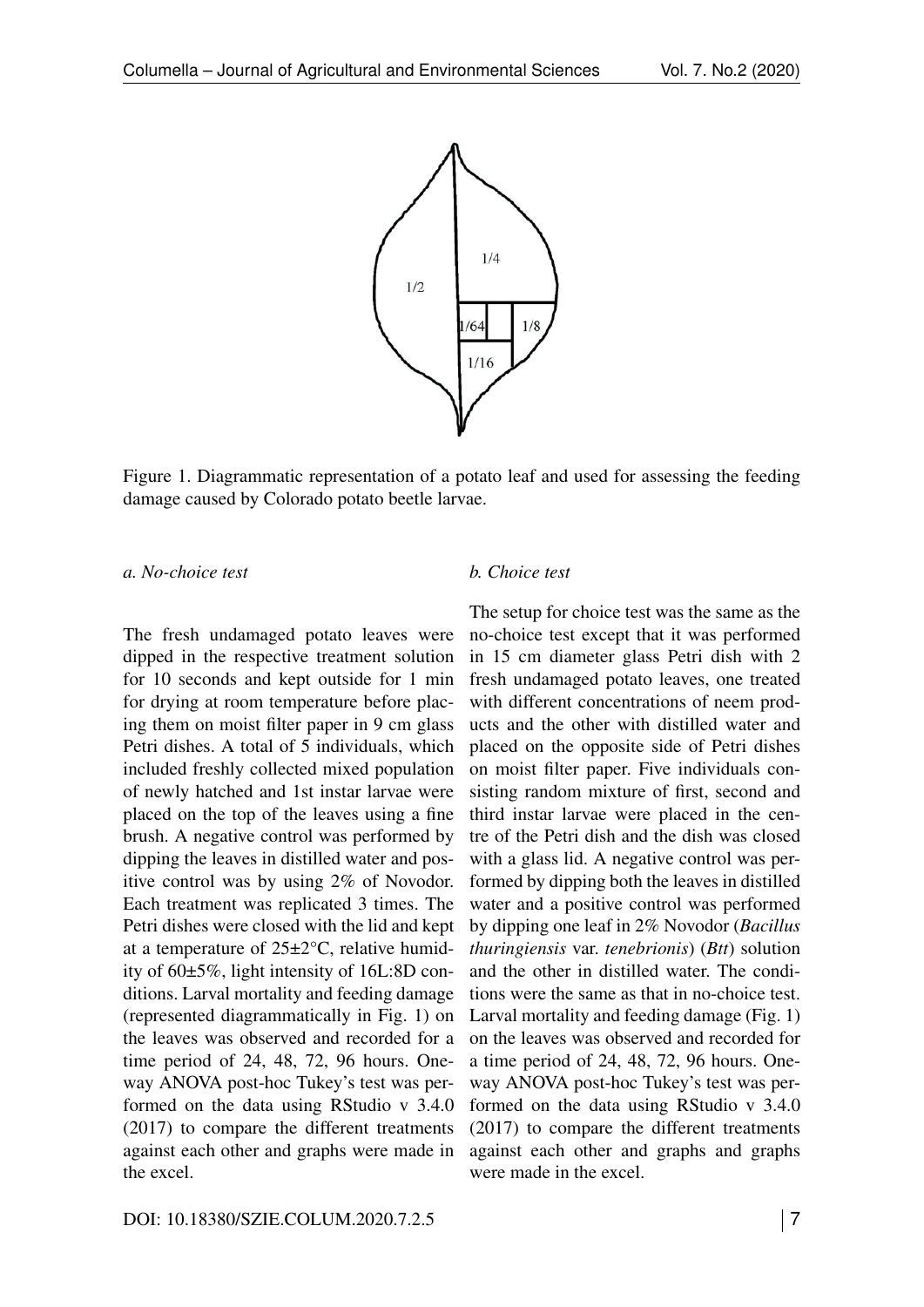| represent significant difference at 95% confidence level. Data are mean of 3 replicates. |              |                               |                               |                               |                               |  |  |  |
|------------------------------------------------------------------------------------------|--------------|-------------------------------|-------------------------------|-------------------------------|-------------------------------|--|--|--|
| Treatment                                                                                | Conc         | 24h mortality                 | 48h mortality                 | 72h mortality                 | 96h mortality                 |  |  |  |
|                                                                                          | $(in \%)$    | $(\text{mean} \pm \text{SE})$ | $(\text{mean} \pm \text{SE})$ | $(\text{mean} \pm \text{SE})$ | $(\text{mean} \pm \text{SE})$ |  |  |  |
| Control 0                                                                                | $\Omega$     | $0.0 \pm 0.0 a$               | $0.0 \pm 0.0 a$               | $0.0 \pm 0.0 a$               | $0.0 \pm 0.0 a$               |  |  |  |
| Neem Azal<br>T/S(AZA)                                                                    | 0.001        | $0.0 \pm 0.0 a$               | $0.0 \pm 0.0 a$               | $0.0 \pm 0.0 a$               | $0.0 \pm 0.0 a$               |  |  |  |
|                                                                                          | 0.003        | $0.0 \pm 0.0 a$               | $0.0 \pm 0.0 a$               | $6.66 \pm 6.66$ a             | $6.66 \pm 6.66$ a             |  |  |  |
|                                                                                          | 0.005        | $0.0 \pm 0.0 a$               | $7.00 \pm 6.66$ ab            | $6.66 \pm 6.66$ a             | $13.33 \pm 13.33$ a           |  |  |  |
|                                                                                          | 0.01         | $0.0 \pm 0.0 a$               | $7.00 \pm 6.66$ ab            | $13.33 \pm 6.66$ a            | $33.33 \pm 6.66$ a            |  |  |  |
|                                                                                          | 0.1          | $0.0 \pm 0.0 a$               | $0.0 \pm 0.0 a$               | $0.0 \pm 0.0 a$               | $0.0 \pm 0.0 a$               |  |  |  |
|                                                                                          | $\mathbf{1}$ | $0.0 \pm 0.0 a$               | $0.0 \pm 0.0 a$               | $0.0 \pm 0.0 a$               | $0.0 \pm 0.0 a$               |  |  |  |
| leaf<br>neem                                                                             | 5            | $0.0 \pm 0.0 a$               | $7.00 \pm 6.66$ ab            | $6.66 \pm 6.66$ a             | $6.66 \pm 6.66$ a             |  |  |  |
| extract                                                                                  | 10           | $0.0 \pm 0.0 a$               | $20.00 \pm 20.00$ ab          | $33.33 \pm 13.33$ a           | $40.00 \pm 11.54$ a           |  |  |  |
| (NLE)                                                                                    | 15           | $0.0 \pm 0.0 a$               | $53.00 \pm 24.03 b$           | $66.66 \pm 17.63$ b           | $80.00 \pm 11.54$ bc          |  |  |  |
|                                                                                          | 20           | $0.0 \pm 0.0 a$               | $13.00 \pm 13.33$ ab          | $66.66 \pm 13.33 b$           | $93.00 \pm 6.66$ c            |  |  |  |
| <b>Btt</b>                                                                               | 2            | $0.0 \pm 0.0 a$               | $0.0 \pm 0.0 a$               | $6.66 \pm 6.66$ a             | $26.66 \pm 13.33$ a           |  |  |  |

<span id="page-3-0"></span>Table 1. Effect of different concentrations (%) of two different neem-derived pesticides on mortality of CPB larvae at different time interval under no-choice condition. Different letters



<span id="page-3-1"></span>Figure 2. Effect of different neem leaf extract (NLE) concentrations (%) on mean leaf damage (%) caused by CPB larvae at different time interval under no-choice condition. Different letters indicate significant difference at  $95\%$  confidence level ( $p<0.05$ ). Data are mean of 3 replicates.

### **Results**

### *a. No-choice test*

Two different neem-derived pesticide products were used for this experiment with different concentrations to check their efficacy against CPB larvae (Table [1\)](#page-3-0). In case of AZA, there is no significant difference in the mortality after 96 hours post-treatment even at the highest concentration of 0.1%. The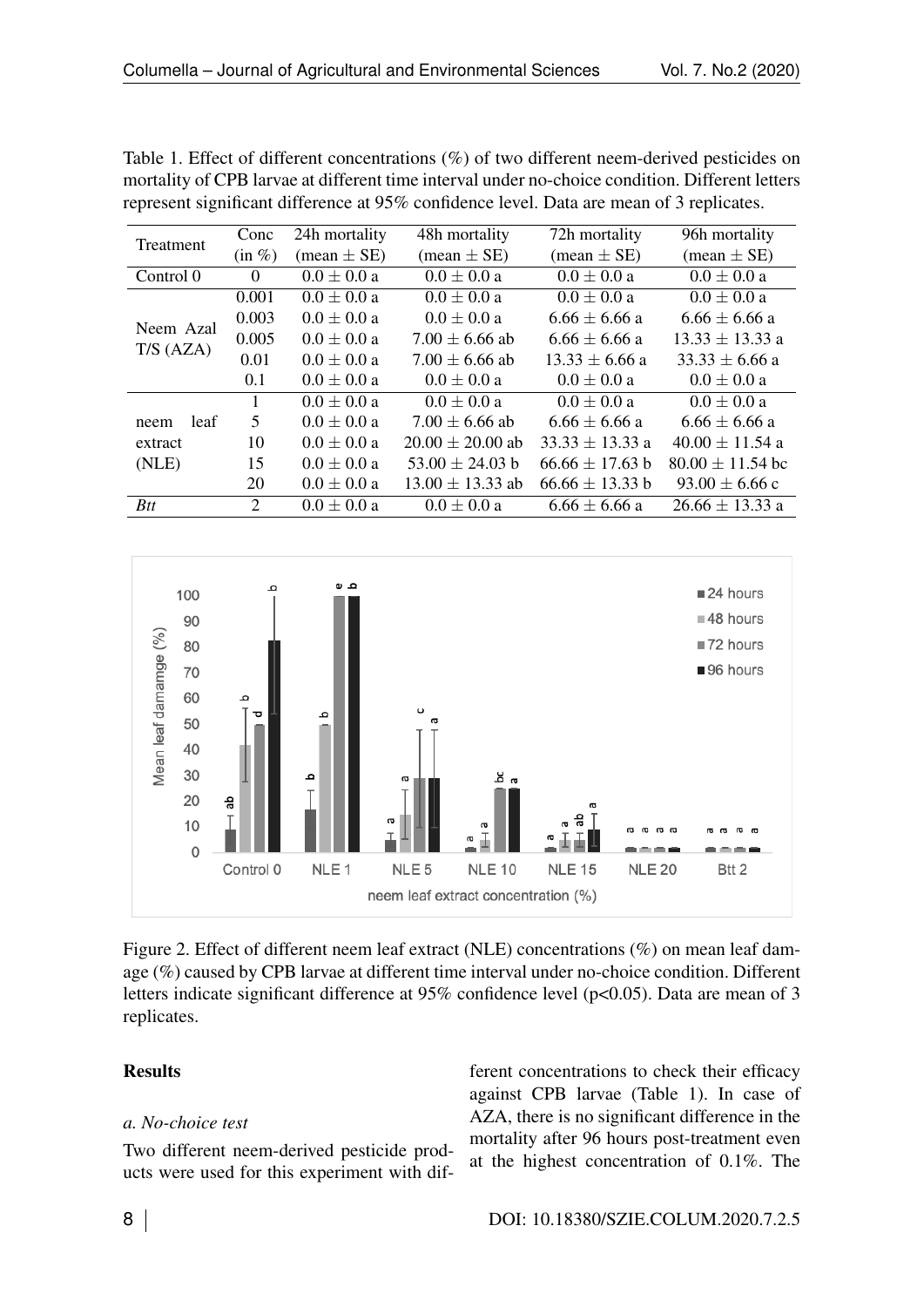

<span id="page-4-0"></span>Figure 3. Effect of different azadirachtin concentrations (AZA) (%) on the mean leaf damage (%) at different time interval caused by CPB larvae under no choice condition. Different letters indicate significant difference at 95% confidence level (p<0.05). Data are mean of 3 replicates.

NLE was much more lethal as compared to AZA for CPB larvae. There was a significant difference  $(p<0.05)$  in mortality of CPB larvae with the increase in concentration as the time progressed. NLE 15% and 20% showed the highest mortality of 80 and 93% at 72h and 96h respectively and were significantly different from the rest of the treatments. *Btt* did not show any significant difference in the mortality of the larvae at the given working concentration.

CPB feeds mainly on potato leaves which is why the different concentrations of neem leaf extract and azadirachtin were tested on the feeding of CPB and leaf damage  $(\%)$  was assessed (Fig [2,](#page-3-1) [3](#page-4-0) respectively) at different time interval under no-choice condition. After 24 hours post-treatment, there was no significant difference between the feeding damage caused by the CPB larvae throughout the different NLE concentrations (Fig [2\)](#page-3-1) compared to negative control. After 48 hours post-treatment, significant reduction in feeding damage was observed in the case of NLE 5-20% and *Btt* whereas NLE 1% did not show any difference as compared to Control 0. At 72h post-treatment, all NLE concentrations showed significant difference in feeding damage compared to negative control and for 96h post-treatment, NLE 5-20% and *Btt* showed significant difference compared to negative control, which coincides with the high mortality as seen in Table 1 after 72 and 96h post-treatment respectively.

In the case of azadirachtin (Fig [3\)](#page-4-0), the feeding damage was not consistent. At 24h posttreatment, no significant feeding damage was observed. At 48h post-treatment, only *Btt* showed significant reduction in feeding damage while in the case of 72h AZA 0.003 and 0.01% and *Btt* significantly reduced the feeding damage. In the case of 96hposttreatment, only AZA 0.003% an *Btt* showed significant reduction in feeding damage.

### *b. Choice test*

In this test, the effect of different neem de-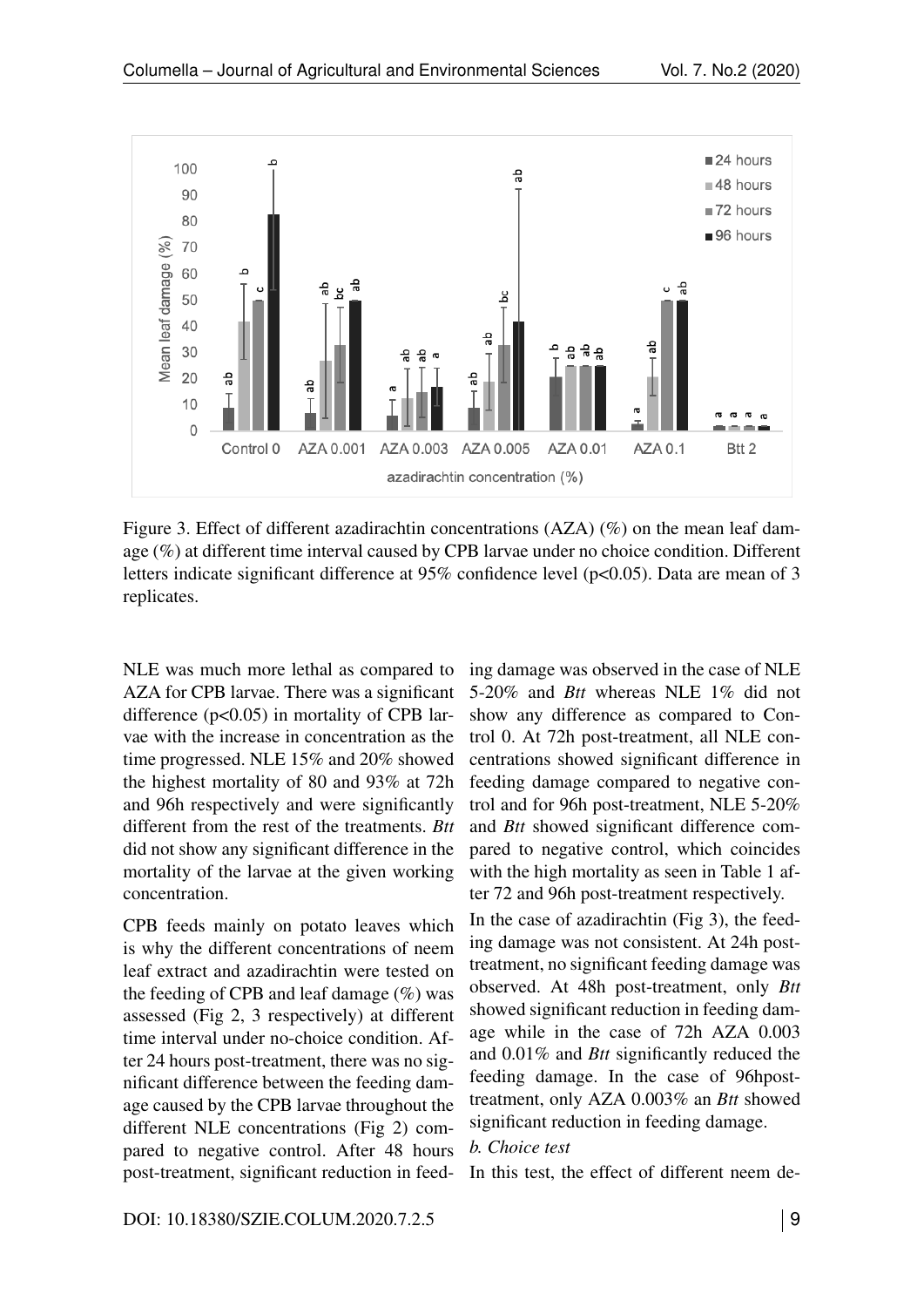| Treatment             | Conc      | 24h mortality                 | 48h mortality                 | 72h mortality                 | 96h mortality                 |
|-----------------------|-----------|-------------------------------|-------------------------------|-------------------------------|-------------------------------|
|                       | $(in \%)$ | $(\text{mean} \pm \text{SE})$ | $(\text{mean} \pm \text{SE})$ | $(\text{mean} \pm \text{SE})$ | $(\text{mean} \pm \text{SE})$ |
| Control 0             | $\Omega$  | $0.0 \pm 0.0 a$               | $13.33 \pm 6.66$ a            | $13.33 \pm 6.66$ a            | $13.33 \pm 6.66$ a            |
| Neem Azal<br>T/S(AZA) | 0.001     | $0.0 \pm 0.0 a$               | $0.0 \pm 0.0 a$               | $20.00 \pm 11.547$ a          | $20.00 \pm 11.547$ a          |
|                       | 0.003     | $0.0 \pm 0.0 a$               | $0.0 \pm 0.0 a$               | $13.33 \pm 13.33$ a           | $13.33 \pm 13.33$ a           |
|                       | 0.005     | $6.66 \pm 6.66$ a             | $6.66 \pm 6.66$ a             | $13.33 \pm 13.33$ a           | $26.66 \pm 17.64$ a           |
|                       | 0.01      | $13.33 \pm 6.66$ a            | $13.33 \pm 6.66$ a            | $40.00 \pm 0.00 a$            | $40.00 \pm 0.00$ a            |
|                       | 0.1       | $6.66 \pm 6.66$ a             | $20.00 \pm 11.547$ a          | $26.66 \pm 6.66$ a            | $33.33 \pm 6.66$ a            |
|                       |           | $6.66 \pm 6.66$ a             | $13.33 \pm 13.33$ a           | $20.00 \pm 11.547$ a          | $33.33 \pm 6.66$ a            |
| Neem leaf             | 5         | $0.0 \pm 0.0 a$               | $0.0 \pm 0.0 a$               | $0.0 \pm 0.0 a$               | $0.0 \pm 0.0 a$               |
| extract               | 10        | $0.0 \pm 0.0 a$               | $6.66 \pm 6.66$ a             | $13.33 \pm 6.66$ a            | $13.33 \pm 6.66$ a            |
| (NLE)                 | 15        | $0.0 \pm 0.0 a$               | $6.66 \pm 6.66$ a             | $13.33 \pm 13.33$ a           | $13.33 \pm 13.33$ a           |
|                       | 20        | $0.0 \pm 0.0 a$               | $6.66 \pm 6.66$ a             | $6.66 \pm 6.66$ a             | $13.33 \pm 13.33$ a           |
| <b>Btt</b>            | 2         | $0.0 \pm 0.0 a$               | $6.66 \pm 6.66$ a             | $13.33 \pm 6.66$ a            | $26.66 \pm 6.66$ a            |

<span id="page-5-0"></span>Table 2. Effect of different concentrations (%) of two different neem-derived pesticides on mortality of CPB larvae at different time intervals under choice condition. Different letters represent significant difference at 95% confidence level. Data are mean of 3 replicates.



<span id="page-5-1"></span>Figure 4. Effect of different neem leaf extract (NLE) concentrations (%) on the mean leaf damage (%) at different time intervals caused by CPB larvae under choice condition. Different letters represent significant difference at 95% confidence level (p<0.05). Data are mean of 3 replicates.

rived pesticide products on the mortality of nificant difference between different treat-CPB larvae and the feeding damage can be ments for the entire time period throughout investigated better (Table [2\)](#page-5-0). There is no sig-the experiment. NLE 5% showed no mortal-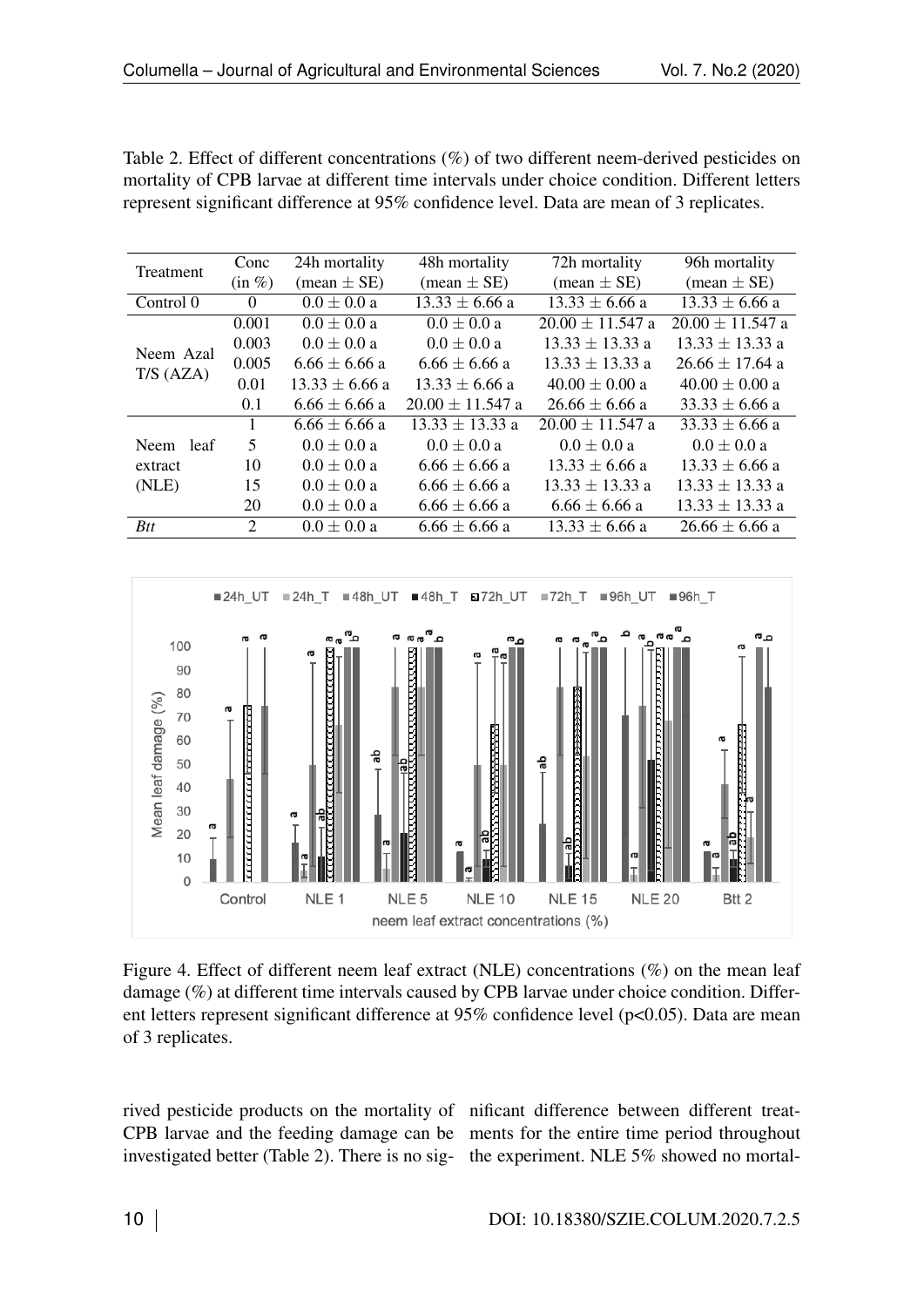

<span id="page-6-0"></span>Figure 5. Effect of different azadirachtin (AZA) concentrations (%) on the mean leaf damage (%) at different time intervals caused by CPB larvae under choice condition. Different letters represent significant difference at 95% confidence level ( $p<0.05$ ). Data are mean of 3 replicates.

ity even after 96 h post-treatment. The maximum mortality  $(\%)$  was seen for AZA 0.01% after 96 hr post-treatment followed by AZA 0.1% yet the difference was not significant. In the case of neem leaf extract, leaves treated with NLE 20% showed a significant difference in the leaf damage after 48h. In addition, it is also evident that all treatments had a significant reduction in the mean leaf damage at 96 h when compared to their respective untreated leaves (Fig. [4\)](#page-5-1). Similarly, in the case of azadirachtin, all treatments had a significant reduction in the mean leaf damage at 96 h when compared to their respective untreated leaves (Fig. [5\)](#page-6-0).

### **Discussion**

It is evident that neem leaf extract is toxic to the newly hatched and first instar larvae. Intoxication of CPB larvae when treated with different but higher neem leaf extract concentrations showed delayed but high mortality as seen from the no choice test as compared to azadirachtin. Delayed larval mortality in the case of neem leaf extract might be due to the antifeedant activity of different compounds found in NLE and larvae as seen from the results. Another possible reason could be that the various compounds present in the NLE are slow in their action (Trisyono and Whalon 1999) or the accumulation of lower concentrations of neem compounds in the gut system and then acting on the hormonal system as suggested by Zehnder and Warthen (1988) and Trisyono and Whalon (1999).

On the contrary, weak mortality results were obtained in the case of azadirachtin in the no choice test for both the products in choice test. This might be because of the mixed population of the larvae and there is a possibility that the second and third instar larvae have more evolved gut system to digest neem and excrete out the toxic compounds Wimer et al (2015) and sparing the untreated leaf for the first instar larvae with weaker gut system.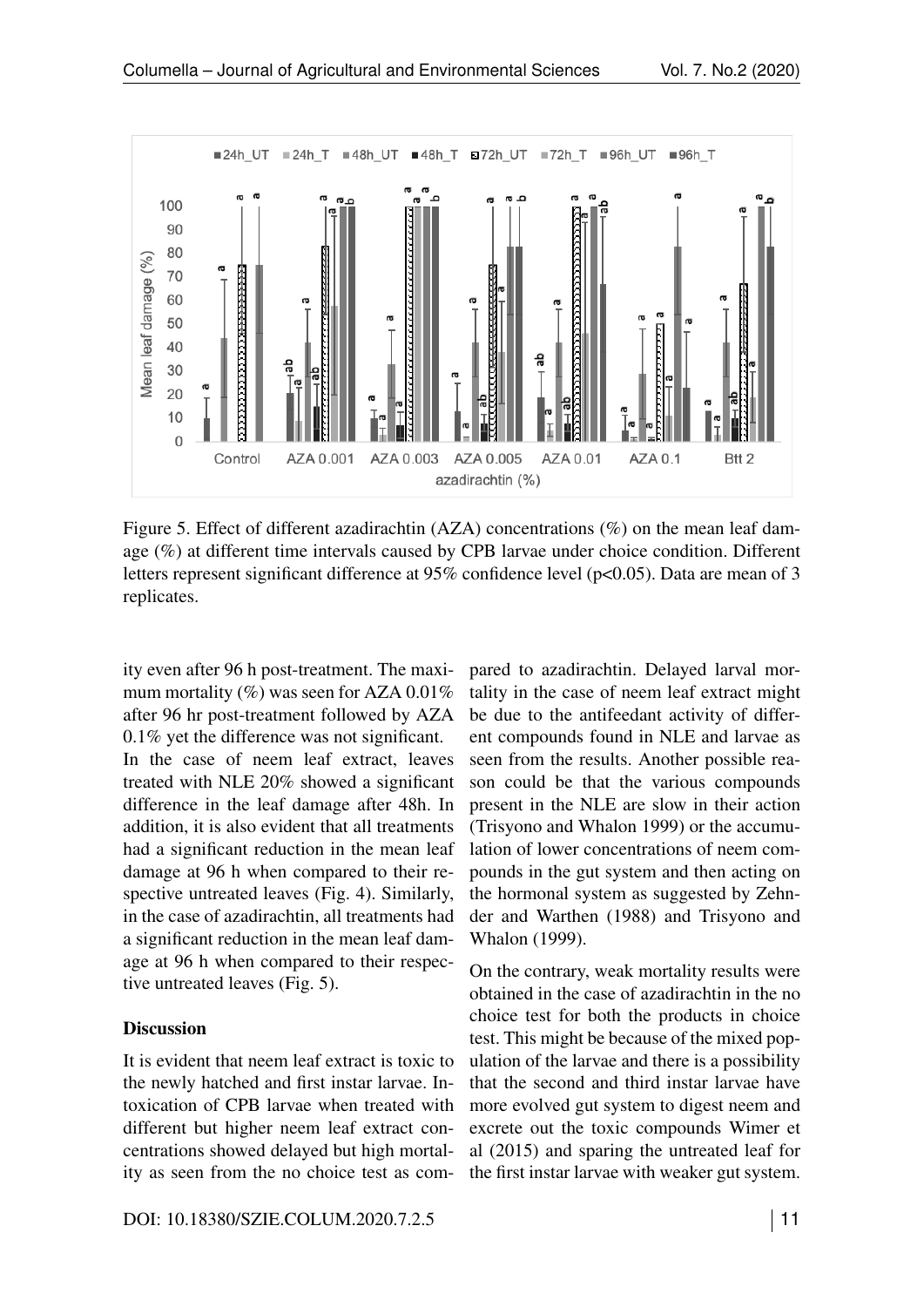Another possibility can be the uneven distribution of different compounds on the leaf extract. Perhaps there was not enough of concentration of different compounds found in neem leaves on the leaf surface which in turn was not enough for larval mortality. Another reason can be the slow toxic effect of the different neem compounds.

With respect to antifeedant properties, a strong antifeedant activity was observed in the case of neem leaf extract in the no choice experiment which might be due to different compounds present in the leaf extracts acting either alone or in combinations. Similar results were obtained by Alford et al. (1987) when they tested antifeedant activity of Limonin against Colorado potato beetle larvae. Also, Zabel et al, (2002) found that neem extract had a strong antifeedant activity against Colorado potato beetle larvae under laboratory conditions which is like our results from the no choice test but contradicts the results from choice test. In the case of azadirachtin the antifeedant activity was weak in our experiment-, Our results contradict the work done by Hiiseer et al. (2000) where the azadirachtin from the same commercial product showed only 12% consumption is Howver, our findings are consonant with the results reported by Klocke and Barnby (1989). and with the work done by Hiiseer et al. (2009) where they could not find any significant effect on feeding activity. Kutas and Nadasy (2005) experienced similar results of low antifeedant activity in the case of azadirachtin (NeemAzal T/S) and they argued that this can be possible due to the low concentration of azadirachtin used for the experiment while the recommended dose is 0.3-0.5%.

#### **Conclusion**

In our experiments, we found mixed results according to the antifeedant and lethal effects of commercial azadirachtin and neem leaf extract, respectively. We found that in these aspects traditional neem leaf extract was superior to the commercial product. The reason for it could be that it contains not only azadirachtin but many other biologically active different compounds which exhibit different plant protection properties. Field trials are necessary to validate our hypothesis. In addition, detailed analysis of different compounds present in the neem leaf extract should be done to estimate their concentration.

#### Acknowledgements

The first author wishes to thank Tempus Public Foundation, Government of Hungary for the doctoral scholarship (Stipendium Hungaricum Scholarship Program Registration Number SHE-935-1/2016). This work was also supported by the EFOP-3.6.3-VEKOP-16-2017-00008 project (co-financed by the European Union and the European Social Fund). The first author is grateful to the M.Sc students Taliko Chachanidze, María Teresa Salinas Aponte, Fernanda Ramos Diaz, Chandara Kan, Leidy Blanco Mojica, Estefania Peña, Malita Chhun and my PhD colleague Lilla Diána Gilián of Szent István University Gödöllő campus for their assistance in collecting CPB larvae from the infested field.

### **References**

Alford, A.R., Cullen, J.A., Storch., R.H., Bentley, M.D. (1987). Antifeedant Activity of Limonin Against the Colorado Potato Beetle (Coleoptera: Chrysomelidae). Journal of Economic Entomology. 80: 575-578. DOI:<https://doi.org/10.1093/jee/80.3.575>